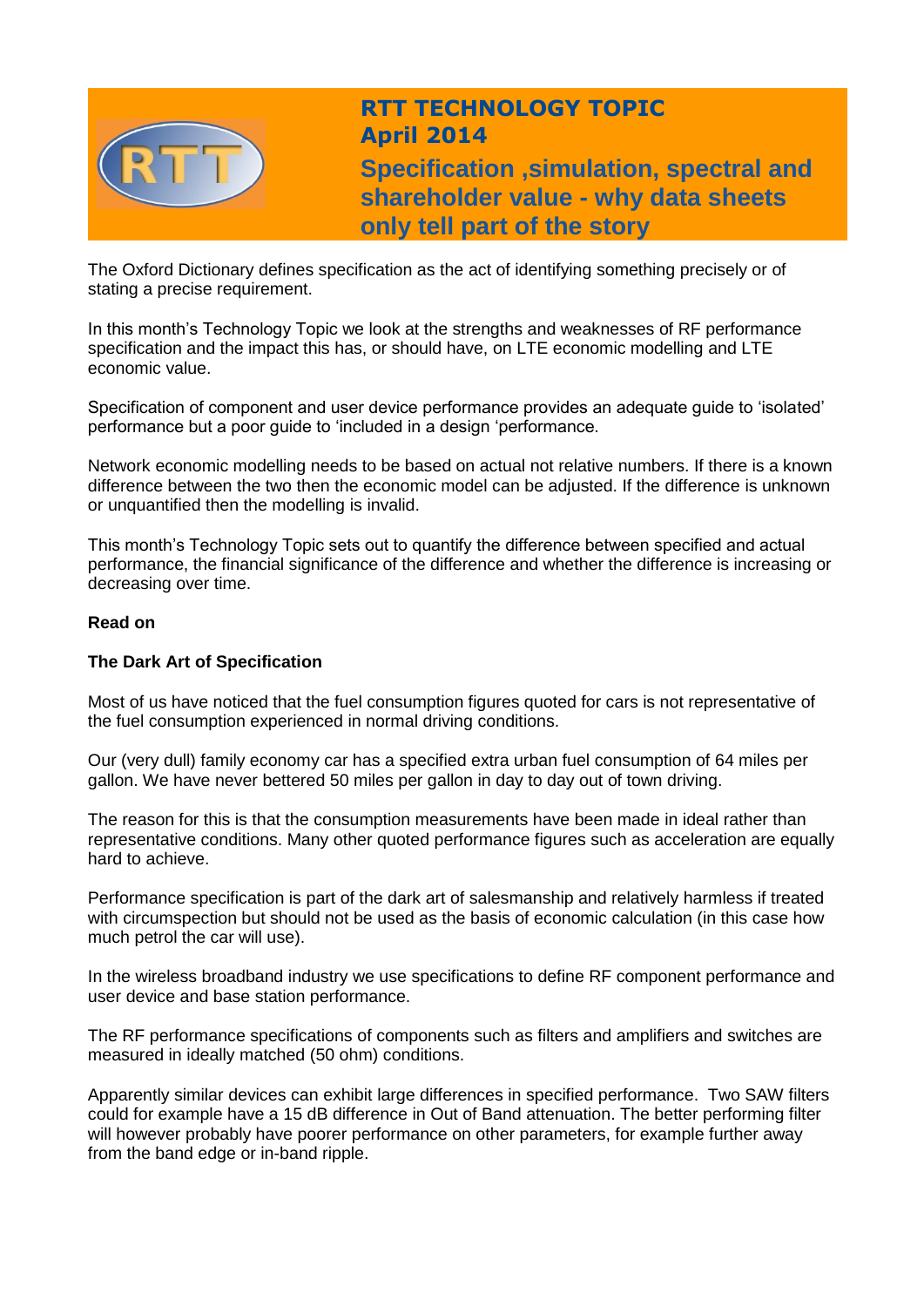In this example a judgement on relative performance can only be made if all measurable parameters for each device and the impact of those parameters on the user and other geographically and spectrally proximate users are compared.

Similarly the specification of an individual component only provides a partial indication of the overall performance of the function that the component is expected to perform. A switch for example will have a quoted insertion loss but the overall system loss of the switch function will be a composite of the switch and the paths to which it is connected.

This is often described as implementation loss, the difference between the theoretical performance of the individual components required for the function and the overall performance of those components when combined together.

Individual component performance and system performance also needs to be specified over temperature and time, particularly for parameters such as frequency stability, for example resonators used in oscillator circuits. Stability also needs to be qualified against other factors such as noise and spurious signal energy.

These functions then have to be combined within a user device, for example an LTE smartphone. This will need to meet a conformance specification which includes parameters such as receive sensitivity, transmitted output power and power mask in the frequency and time domain.

A prudent design team would add 5 to 7 dB of margin over and above this conformance specification to account for component and batch to batch variations on the production line in order to minimize factory rework cost.

### **The equally dark art of system performance simulation**

The conformance specification is used as the basis for the link budget assumptions that are then used to calculate network capacity and coverage.

The problem with this is that conformance tests are done in the conducted domain which means that test equipment is directly connected to the antenna port.

The measurements therefore fail to take into account real life antenna losses including detuning caused by hand capacitance effects.

A more accurate assessment of performance can be made by measuring user devices in an anechoic chamber. This is expensive and time consuming but will often reveal compromised performance of the order of several dB of total isotropic sensitivity (TIS) and transmitted radiated power (TRP) when compared to the conformance specification.

#### **The impact on spectral value**

It is therefore not valid to use specification sheets to infer system level performance and it can be equally misleading to use device conformance specifications as the basis for network economic calculations based on an inferred and over optimistic link budget. Specification sheets are merely a starting point.

As the LTE band/technology mix becomes increasingly complex, component and product conformance specification becomes an increasingly less reliable guide to system level performance. This needs to be accommodated within ROI economic models and generally would suggest that spectral value is lower than unadjusted models would imply.

#### **Summary and the impact on operator and infrastructure vendor shareholder value**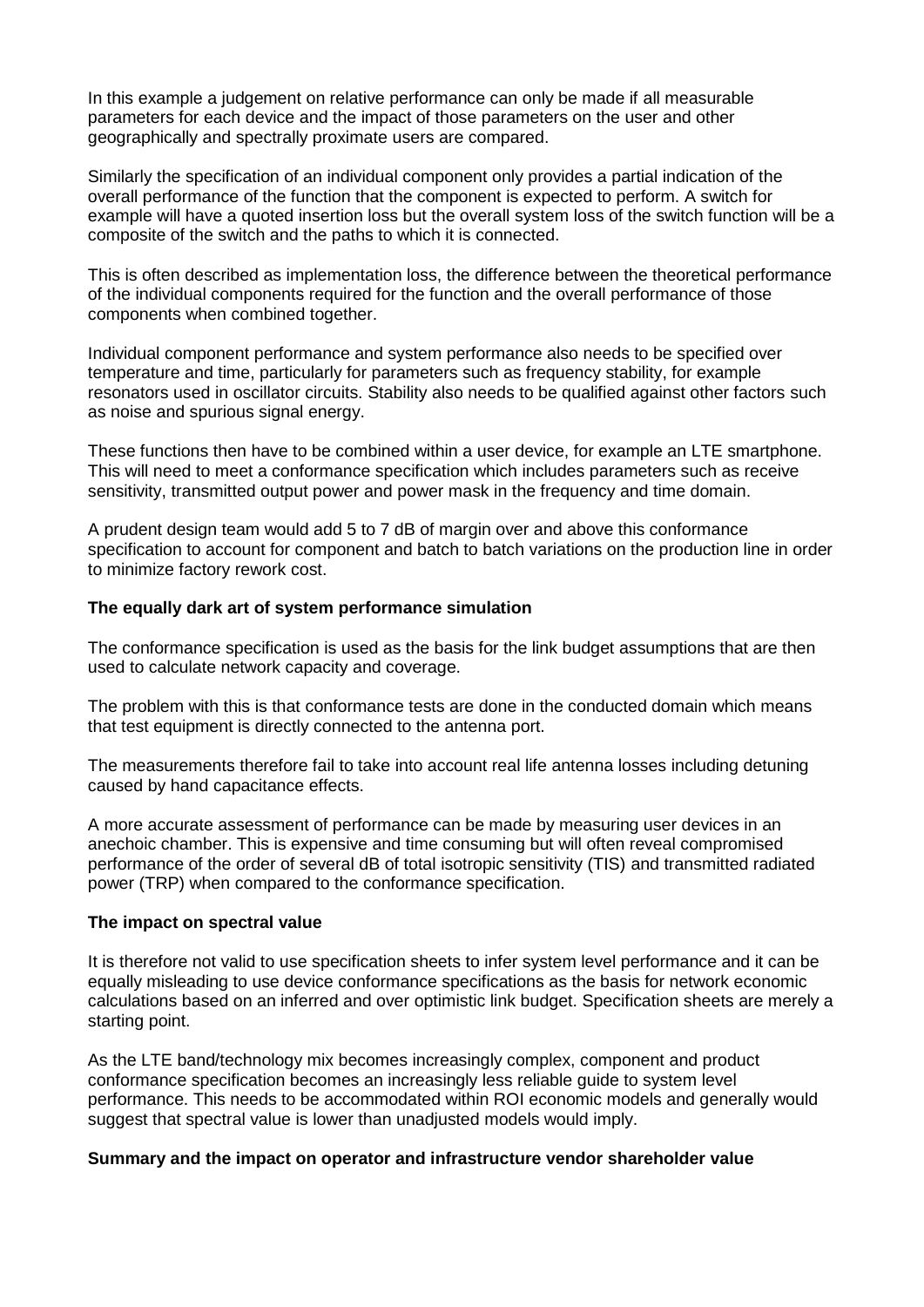Specification sheets provide an adequate guide to relative performance but a poor guide to actual performance.

Specification sheets can be used to predict or simulate system level performance but a significant implementation loss should be assumed.

At user device level there is a significant (several dB) difference between conformance specifications measured in the conducted domain (direct at the antenna port) and measurements conducted in an anechoic chamber. The anechoic chamber provides a far from perfect reconstruction of the real world but is significantly closer than a conducted domain test. Link budgets use conformance specifications and these link budgets are then used as the basis of economic modelling and investment justification.

This means that real life network performance can be significantly worse than expected. A new lightly loaded network will mask this effect as noise levels will be low but as loading increases, capacity and coverage will fall off faster than expected when compared to sales oriented simulations. Return on investment will therefore be lower than the investment return simulations have suggested. This needs to be reflected in operator equity and spectral asset valuation.

One answer for the operator is to move performance risk to the infrastructure vendor. The difficulty here is that European and US infrastructure vendors (Motorola, NSN and Ericsson) have lost the intimate visibility to present and future user device performance that they once had. This is not the case for the present wave of Chinese infrastructure vendors including ZTE and Huawei.

Risk is acceptable if it can be measured and managed. Integrated vendors developing infrastructure products **and** user devices have visibility to both ends of the RF link budget and therefore can take informed performance risk analysed decisions.

Bit players with a partial product offering are disadvantaged.

The European and US shareholder and investment communities involved in infrastructure companies that insisted that user device product divisions should be sold to maximise short term shareholder value would be well advised to reflect on the longer term economic loss that they have unwittingly created.

# **Marathon time again**

This is the 188<sup>th</sup> technology topic **<http://www.rttonline.com/sitemap.html>**

These are written every month to provide a resource on RF and mobile broadband technology trends.

Technology topics are free and will remain free for the foreseeable future but if you enjoy them and find them useful and want to say thank you in a practical way then you might want to put a small donation on our marathon fund raising site.

**[http://uk.virginmoneygiving.com/fundraiser](http://uk.virginmoneygiving.com/fundraiser-web/fundraiser/showFundraiserProfilePage.action?userUrl=portcullisrunningforRACC&isTeam=true)[web/fundraiser/showFundraiserProfilePage.action?userUrl=portcullisrunningforRACC&isTeam=true](http://uk.virginmoneygiving.com/fundraiser-web/fundraiser/showFundraiserProfilePage.action?userUrl=portcullisrunningforRACC&isTeam=true)**

This raises money for adults with learning difficulties and disabilities (400 students) at our local Adult Community College.

**<http://www.portcullistrust.org.uk/> <http://www.racc.ac.uk/events>**

We are aiming for a sub four hour time this year though the hills can be a bit of a problem.